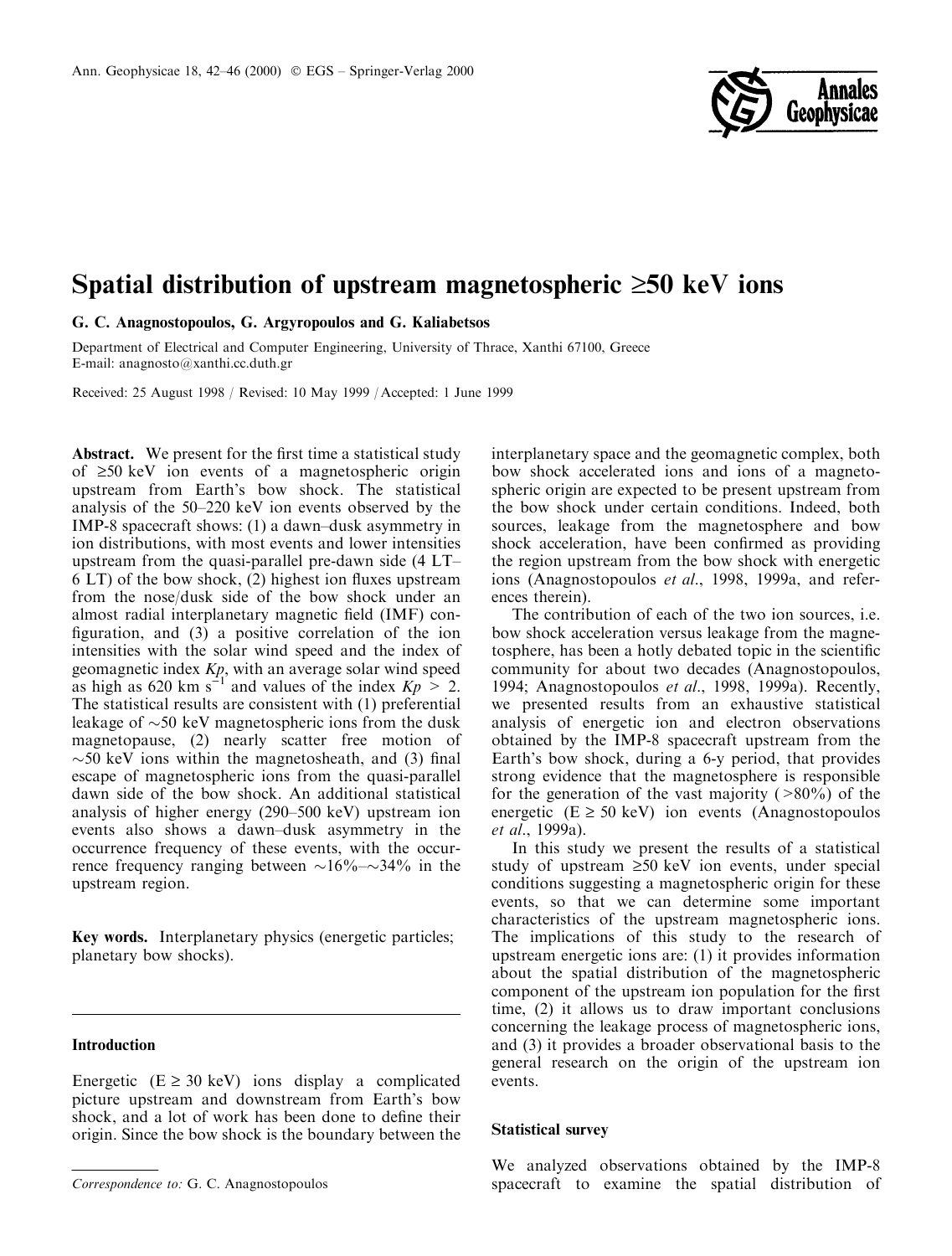$\geq$ 50 keV ion events of magnetospheric origin upstream from the Earth's bow shock. The IMP-8 has a nearly circular orbit around the Earth, and, therefore, upstream ion events were included in our statistical analysis at all local times. We examined two different event samples.

## Upstream magnetospheric ions in the energy range  $50-220$  keV

In Fig. 1 we show observations of upstream magnetospheric  $50-220$  keV ion events as detected by the L1 channel of the Energetic Particles Experiment (EPE) of National Oceanic and Atmospheric Administratation (NOAA) on board the IMP-8 spacecraft. More explicitly, Fig. 1 displays the positions in the  $XY_{SE}$  plane at which upstream magnetospheric  $50-220 \text{ keV}$  (L1) ion events were detected between May 1974-August 1976.

The statistical sample of upstream ion events of Fig. 1 is unique in the sense that we demanded that they should obey very strict criteria, which confirm a magnetospheric origin for the energetic ions. The restrictions we demanded for selecting the L1 ion event sample were the following: (1) presence of an ion population with energy spectrum extending to high energies  $(\geq 290 \text{ keV})$ , and (2) simultaneous detection of intense ( $\geq 1e$ )  $\text{cm}^{-2} \text{s}^{-1} \text{sr}^{-1}$ ) relativistic ( $\geq 220 \text{ keV}$ ) electron bursts; the  $\geq$ 220 keV electron and the  $\geq$ 290 keV ion observations were obtained by the Charge Particle Measurement Experiment (CPME) of Johns Hopkins University



Fig. 1. Scatter plots of locations of upstream magnetospheric ion bursts. Bursts of low (crosses), moderate (open circles), and high (solid circles) intensities are indicated. The straight lines indicate the direction of the IMF and the connection point with the bow shock in the case of bursts with the highest intensities. The statistical results suggest that the magnetospheric  $\sim 50 \text{ keV}$  ions escape preferentially from the dawn bow shock

(JHU) Applied Physics Laboratory (APL) on board IMP-8.

Since the generation of relativistic electron bursts in the region upstream from the bow shock cannot be explained by shock acceleration (Scholer et al., 1981), whereas relativistic  $(\geq 220 \text{ keV})$  electrons and high energy  $(2290 \text{ keV})$  ions are often accelerated within the magnetosphere and propagate up to interplanetary space (Sarris et al., 1978; Anagnostopoulos et al., 1986, 1998, 1999a), our event selective criteria (1st: presence of intense relativistic electron bursts, 2nd: presence of ions with energy spectrum extending to  $\geq$ 290 keV) strongly suggest that leakage of magnetospheric energetic charged particles upstream from the bow shock was in process at the times examined. By applying the two criteria referred to, we selected 166 events over a period of 27 months, that is a small percentage (Anagnostopoulos et al., 1999a) of upstream magnetospheric ion events during the whole time interval considered. Thus, we infer that our analysis concerns a special kind of magnetospheric upstream ion events.

Figure 1 displays the positions of ion bursts with maximum differential intensities in the following ranges:  $j \le 25$  p cm<sup>-2</sup>s<sup>-1</sup>sr<sup>-1</sup>keV<sup>-1</sup> (crosses),  $25 \le j \le 125$  p  $\text{cm}^{-2} \text{ s}^{-1} \text{ sr}^{-1} \text{ keV}^{-1}$  (open circles), and  $j \ge 125 \text{ p cm}^{-2}$  $s^{-1}$  sr<sup>-1</sup> keV<sup>-1</sup> (solid circles). Also in Fig. 1 straight lines indicate the direction of the IMF at the times of observation of the most intense bursts together with the connection points of these bursts with the bow shock. From Fig. 1 we see that: (a) the large majority of ion bursts were detected upstream from the dawn (quasiparallel) side of the bow shock,  $(b)$  the highest ion fluxes were detected during times of an almost radial IMF, upstream from the nose and the dusk side of the bow shock, and (c) when ion events of higher intensities are considered, the distribution of ion bursts extends toward dusk (open and solid circles).

The histogram of Fig. 2a displays the number of the L1 ion bursts of Fig. 1 as a function of local time. From Fig. 2a we see that most bursts were observed at predawn local times, in the range between  $4 LT-6 LT$ .

Figure 3 displays a scatter plot of the intensities J of the upstream magnetospheric  $50-220$  keV ion events as a function of the hourly averaged solar wind speed  $V$ , and the distribution of events as a function of the same parameter V (inset in the figure). From Fig. 3 we see that there is a positive correlation between the ion intensities J and the solar wind speed  $V(r = 0.46)$  at the times of the upstream magnetospheric  $50-220$  keV ion events. Furthermore, we see that the upstream magnetospheric ion events were observed during times of highspeed solar wind streams; the average solar wind speed was evaluated to be as high as  $\langle V \rangle \cong 620$  km s<sup>-1</sup> in the time intervals considered.

Figure 4 displays a scatter plot of the upstream L1 ion intensities J and of the distribution of the L1 ion events (inset in the figure) as a function of the index of geomagnetic activity  $Kp$ . We see that there is a small  $(r = 0.29)$  trend for the detection of increasing upstream L1 ion intensities J as the index of geomagnetic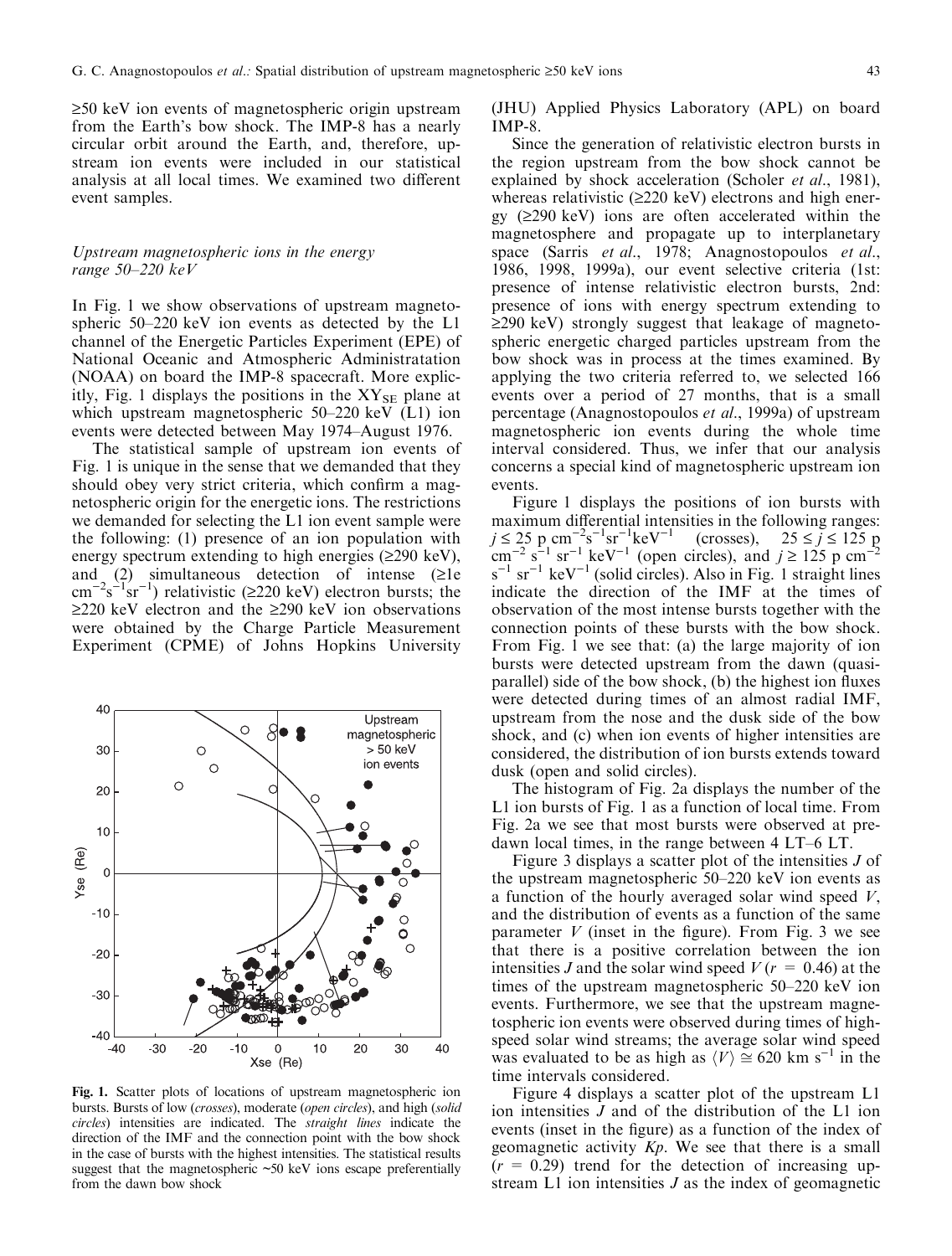

Fig. 2a, b. Spatial distribution of magnetospheric upstream ion events. The statistic a is consistent with nearly scatter free motion of  $\sim$  50 keV ions within the magnetosheath and final leakage preferentially at early local times (the inset was adapted from Fig. 1c of Luhmann et al., 1984). High-energy ions probably escape from a broader region of the bow shock

activity  $Kp$  increases, and that the values of the index  $Kp$ are generally high, with most of the events observed during times with  $Kp \geq 2$ .

# High energy (290-500 keV) ions

In Fig. 2b we present results of a statistical analysis of high-energy ion measurements obtained by the IMP-8 spacecraft upstream from the Earth's bow shock. In particular, Fig. 2b shows the occurrence frequency of  $290-500$  keV ion events observed by the P1 channel of the CPME/APL experiment between  $1982-1988$ , as a function of the local time.

In our statistical analysis we worked as follows. We defined as a P1 ion «event» each P1 ion flux increase, for which the ratio  $n = R/R_b$  of the 5.5 min averaged counting rate R over the lowest value  $R_b$  of the counting rate within a 6-h interval  $(R_b$  was considered to be the solar background level) exceeded a value varying with the solar background counting rate level (Karanikola et al., 1999). Furthermore, we defined as «occurrence frequency» of the upstream P1 ions, the ratio  $f = N_e/N$ 



Fig. 3. Peak intensities of upstream 50-220 keV ion bursts with signature of magnetospheric origin (see text) versus solar wind speed. The ion observations were detected by the EPE/NOAA experiment on IMP-8 during a period of about two years  $(5/1974-8/1976)$ . It is evident that more intense leakage of magnetospheric ions is observed when streams of high-speed solar wind reach the magnetosphere

of the number  $N_e$  of P1 ion events observed by IMP-8 in some space over the whole number  $N$  of 5.5 min intervals spent by the spacecraft in the same space (Karanikola et al., 1999). Due to the large number of events examined  $(\sim 7000 < N_{LT} < 10000$  only in the



Fig. 4. The intensity of  $50-220$  keV ion events of magnetospheric origin as a function of the index of geomagnetic activity  $K_p$ . The high values of  $K_p$  found during the upstream events are consistent with the initial assumption of their magnetospheric origin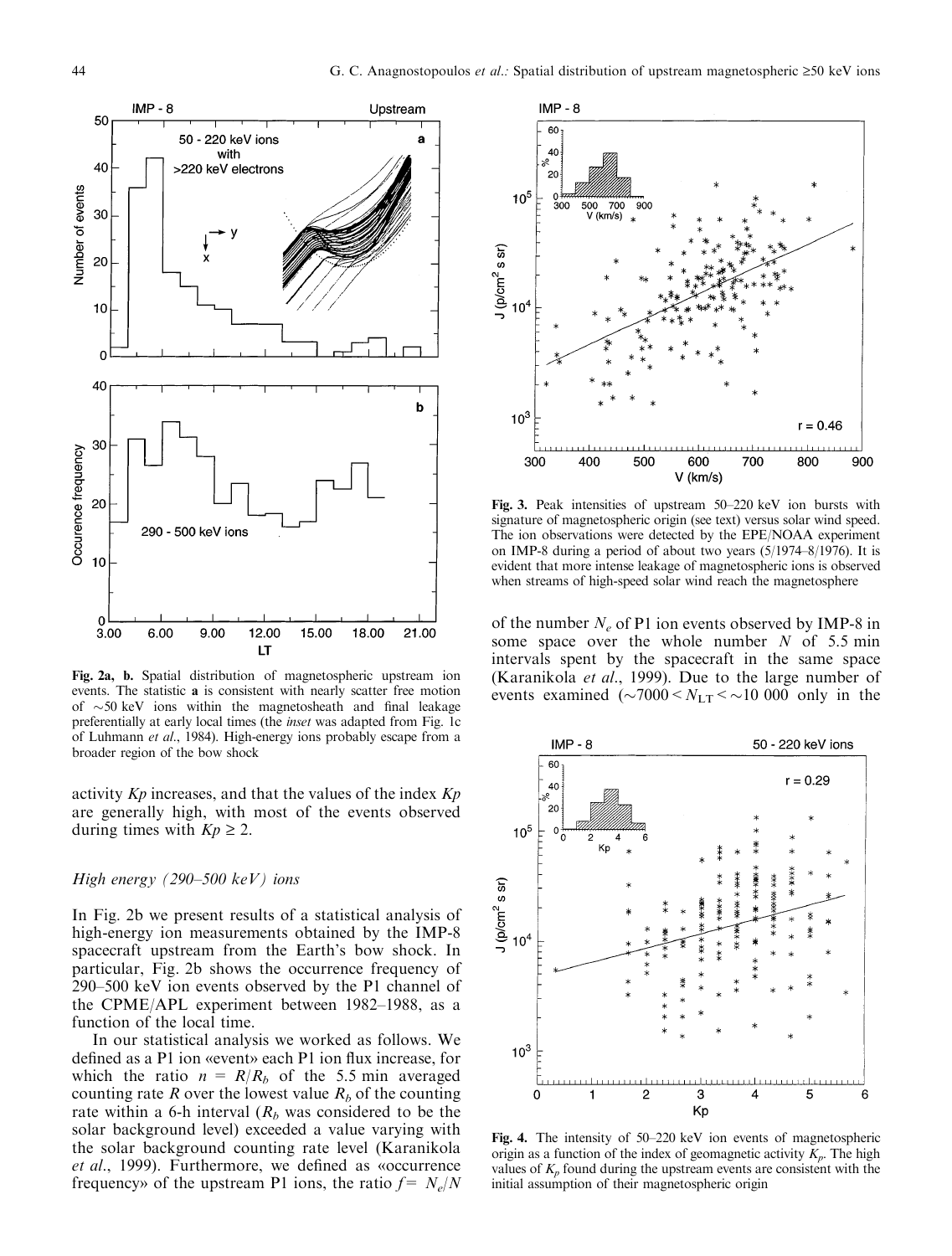range of one hour), the upstream events were selected on the basis of the spacecraft position relative to a model bow shock.

From Fig. 2b we see that the values of the occurrence frequency of the 290–500 keV ions range from  $\sim$ 16% to  $\sim$ 34% in the upstream region, and that higher occurrence frequencies were detected at dawn, in the range between 4 LT and 9 LT, while a local maximum is also evident between 15 LT and 18 LT.

# Summary and discussion

Although several models have been proposed in order to explain the ion observations upstream from the Earth's bow shock, we do not yet have a general consensus on the contribution of various physical processes, in particular bow shock acceleration versus leakage from the magnetosphere, in producing the upstream  $\geq 30-$ 50 keV ion population. For this reason, in this study we attempted to determine some important characteristics of the upstream magnetospheric ion population, under certain conditions which are generally accepted as confirming its (magnetospheric) origin. We performed two different statistical studies for the upstream magnetospheric ion population: one for ions in the intermediate energy range, between  $50-220$  keV, and a second one for ions of high  $(290-500 \text{ keV})$  energies.

Since the >300 keV upstream ion observations are in general consistent with a magnetospheric origin, and they are not consistent with bow shock acceleration (Sarris et al., 1978; Scholer et al., 1981; Anagnostopoulos, 1994; Anagnostopoulos et al., 1986, 1998, 1999a), we can accept that the results of the statistical analysis of a very large sample of upstream 290–500 keV ion events, mostly concern magnetospheric 290–500 keV ions. In contrast since not only the magnetosphere, but also other sources (i.e. bow shock acceleration) contribute to the upstream ion population in the energy range  $50-$ 220 keV (Anagnostopoulos et al., 1998), we selected a specific kind of upstream  $50-220$  keV ion events, which were observed under conditions strongly suggesting leakage of energetic particles from the magnetosphere. The statistical analysis of the selected events suggests that most of them were observed at times of high-speed solar streams ( $\langle V \rangle \cong 620$  km s<sup>-1</sup>) and intense geomagnetic activity, as indicated by the values of the index  $Kp$ , that is under conditions confirming the existence of a highly disturbed magnetosphere at those times (Garrett et al., 1974; Kivelson and Russell, 1995).

1. The results obtained by the statistical analysis enable us to make conclusions for the paths of the magnetospheric ions leaking from the magnetopause and propagating within the magnetosheath. In particular, the appearance of a shifting in the occurrence frequency of the  $50-220 \text{ keV}$  ion events of higher intensities towards dusk, in combination with the appearance of the ion events of highest ion intensities upstream from the nose/dusk side of the bow shock at times of an almost radial IMF (Fig. 1), are consistent with preferential leakage of the magnetospheric

 $50-220$  keV ions from the dusk magnetopause; preferential leakage of high-energy  $(\geq 50 \text{ keV})$  ions from the dusk magnetopause is a prediction of the leakage model of Takahashi and Iyemori (1989) and Paschalidis et al. (1994) and with the results of other observational studies (Sarris et al., 1987; Paschalidis et al., 1994; Karanikola et al., 1999).

2. The detection of a strong dawn-dusk asymmetry in the occurrence frequency of  $\sim 50 \text{ keV}$  upstream magnetospheric ions, with highest occurrence frequency during morning times, mostly between 4 LT and 6 LT (Fig. 2a), in combination with the previous conclusion (1), suggests that the magnetospheric  $\sim$ 50 keV ions, after their leakage from the magnetopause, are not usually strongly scattered by magnetosheath magnetic fluctuations, and that they eventually escape from the dawn side of the Earth's quasi-parallel bow shock.

According to the predictions of Luhmann et al. (1984) and the inset of Fig. 2a (adapted from Fig. 1c of Luhmann et al., 1984), during a Parker spiral IMF configuration ( $\varphi \approx 45^{\circ}/135^{\circ}$ ), energetic ions which leak from the dusk magnetopause and follow the sheath lines will escape from the dawn bow shock at local times  $\approx$  > 6 LT, i.e. a peak in the distribution of ion events it is expected a little later than 6 LT. This prediction is not consistent with the observational results of Fig. 2a. We believe that the shift in the distribution of  $50-220$  keV ion events of Fig. 2a towards earlier times  $(4-6 \text{ LT})$  is due to one of the selective criteria that we applied. Since, we demanded the existence of a high-intensity ( $R_e \ge 1$ ) e cm<sup>-2</sup> s<sup>-1</sup> sr<sup>-1</sup>) relativistic electron burst in order to select an upstream magnetospheric ion event, and the relativistic electrons show strong intensity gradients from the bow shock/upstream region toward the magnetopause, it is expected that, at dawn, more particle events will fulfill the selective criterion towards earlier local times, as is the case.

3. The high-energy (290-500 keV) ions show a broader distribution, i.e. a peak between  $4 LT-9 LT$ (Fig. 2b), compared to the lower  $(50-220 \text{ keV})$  energy ions, which show a peak between  $4 LT-6 LT$  (Fig. 2a). This difference in the spatial distribution of ions of various energies should be further checked in future studies, since the two distributions compared here were produced by applying different selection criteria. However, we note that the broader distribution of higher energy ions resulting from the comparison of Fig. 2a,b is consistent with an energy dependent propagation of magnetospheric ions in the magnetosheath inferred from other independent investigations (Anagnostopoulos and Chroni, 1992; Anagnostopoulos et al., 1999b).

4. The appearance of a local maximum in the distribution of the  $290-500$  keV ions, between 15 and 19 LT (Fig. 2b), can be attributed: (a) to leakage of magnetospheric ions during times of unusual IMF directions (b) to strong scattering and propagation of these ions perpendicular to the magnetosheath field lines during a Parker spiral IMF configuration and (c) to shock drift acceleration at the dusk quasi-perpendicular side of the bow shock.